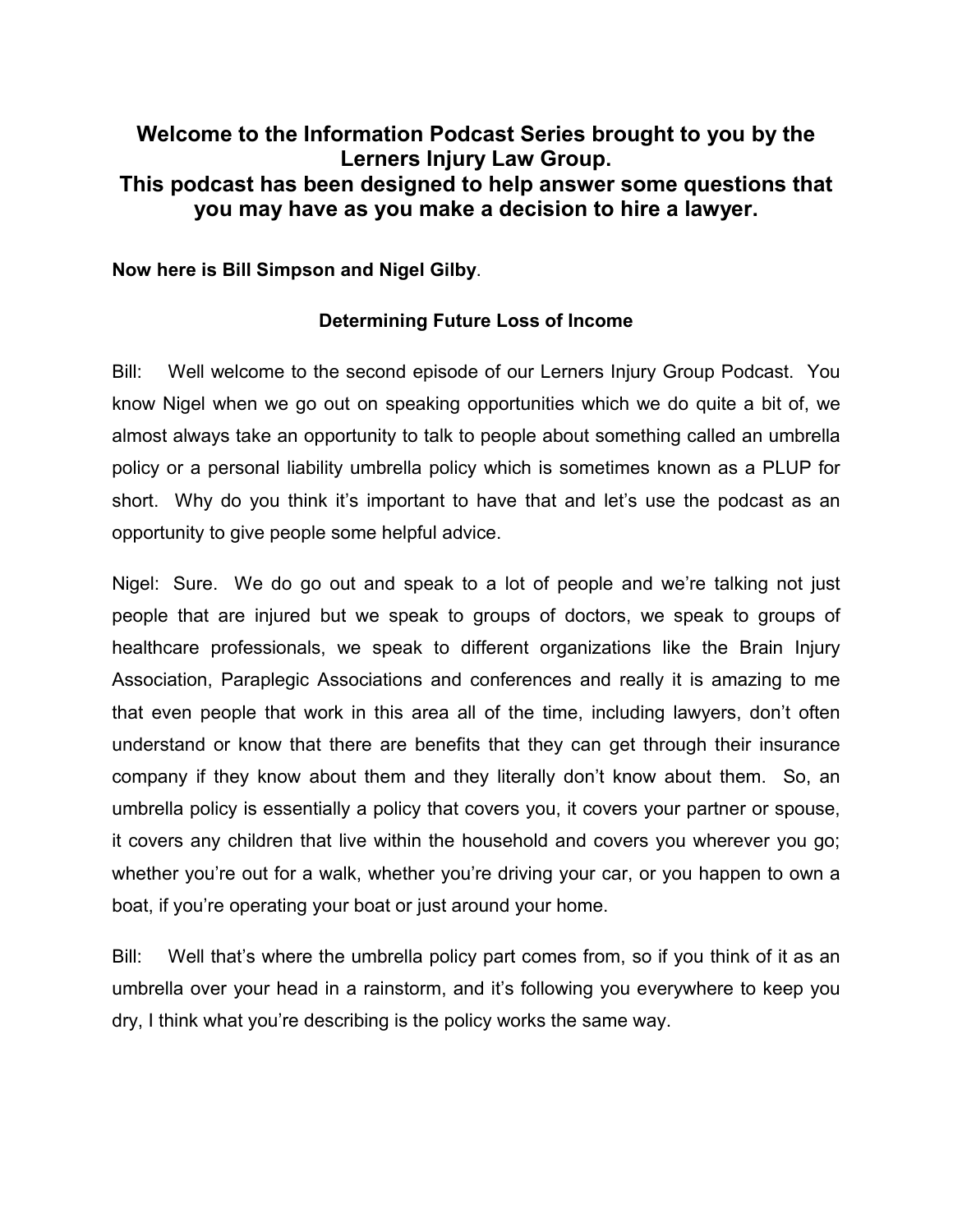Nigel: Right that it basically covers you and covers you wherever you go to keep you dry, like an umbrella, in this case it's to keep you safe from being exposed in the event that something happens and you cause injury to somebody else.

Bill: Now I am a much better golfer than you, but in theory (Nigel: yeah, right... laughter) if you were on the tee block and you hit your drive and caused an injury to the player ahead of you, your umbrella, even in those circumstances, protects you.

Nigel: See they're going to know right away that we're not telling the truth on this show because he said he was a better golfer than me. There's not a hope of that happening and I want you to know right off the bat, but, yes, it's a situation where really it works two ways. It works to protect you in the event that you cause an injury to somebody else whether it's in a car accident, whether somebody slips and falls on your property or whether Bill, with one of his poor golf shots, goes far left and hits another golfer in the head and causes them an injury. It also acts to help you in the event that you're injured by somebody else in a motor vehicle accident and how that works is simply this. If the person that injured you has less insurance than you do and if your injury is greater than the amount of insurance they have, then you are allowed to look to your own insurance company to make up the difference between what their policy limit is and what your policy limit is. So in other words, the person that hit you had a \$1,000,000.00, you had an umbrella policy for \$2,000,000.00, then you would have available to you potentially another \$1,000,000.00 in the event your injury was worth more than \$1,000,000.00 and up to \$2,000,000.00. Now, what's interesting is that because it covers your home and your person and your car, it's not written under your automobile insurance it's actually written under your homeowners insurance and so the cost is really not great considering the additional benefits and coverages that you get.

Bill: In fact as I understand it, the cost to buy an umbrella policy which attaches to your homeowners insurance or your apartment rental insurance is actually, in most cases, less than the cost to increase your auto insurance coverage from \$1,000,000.00 to \$2,000,000.00. So we sometimes see that, somebody will say well I've increased my auto insurance, I have \$2,000,000.00 and they've done that but the premium increase they pay is likely more than it would have been if they kept their auto insurance at a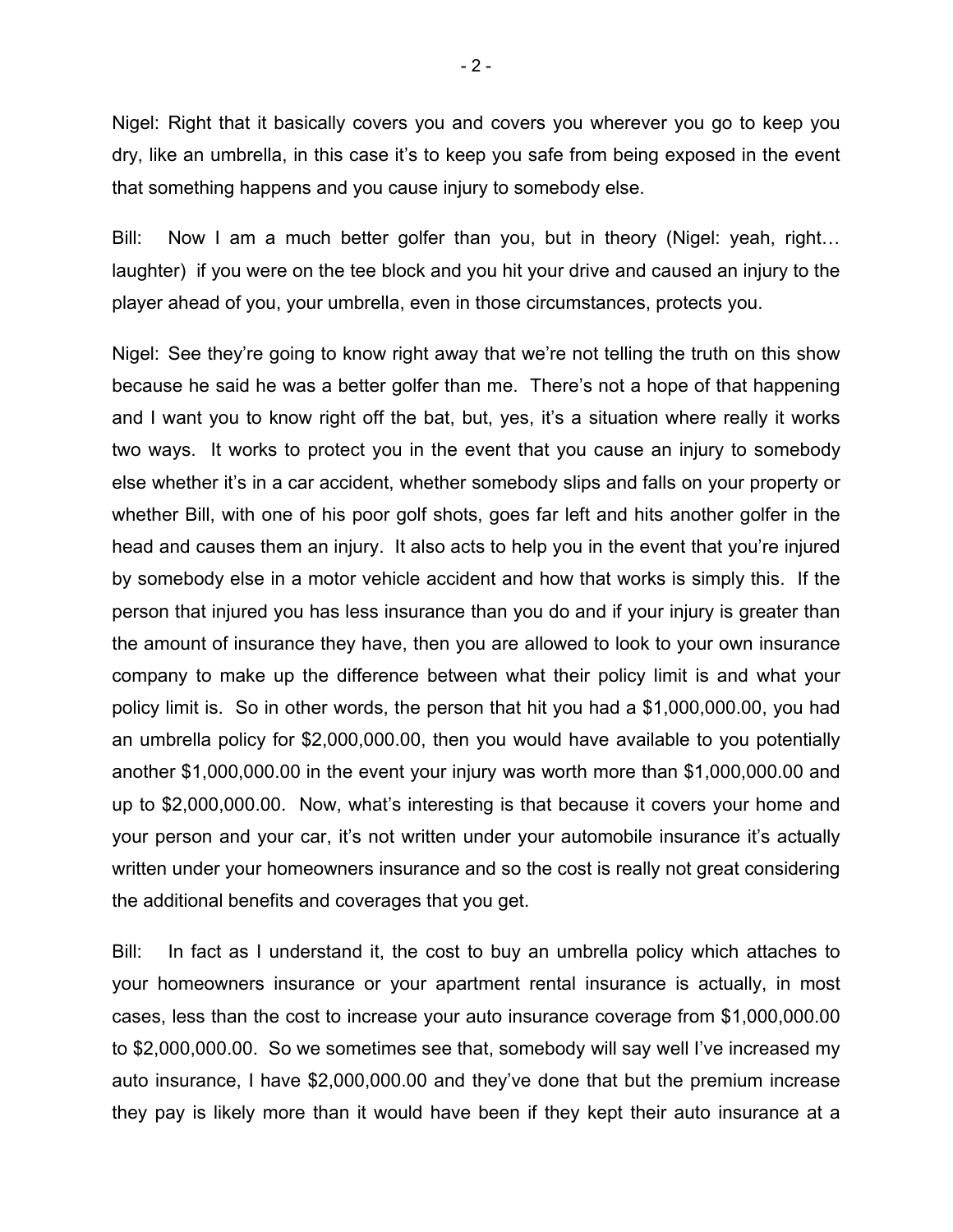\$1,000,000.00 and they increased their umbrella coverage and attached it to their homeowner's policy.

Nigel: Yeah, not only is it more expensive often, but it only covers you when you are in your automobile. (Bill: Yeah) The umbrella policy covers you anywhere, in regards to anything that you may be doing at the time.

Bill: You know one of the things that we've been noticing lately in our work with clients is that a \$1,000,000.00, when you are not in an accident and you haven't maybe had experience with somebody who's been in accident, sounds like a lot of money and maybe particularly for parents and or young adults, I think you and I can say without any reservation that \$1,000,000.00 never goes as far as you think it's going to go when something bad happens to you or a family member because of an accident. And we are obviously living in a time when costs of everything are going up and a \$1,000,000.00 just doesn't go as far as I think a lot of people think. Is that fair?

Nigel: Yeah, I think that's fair and I think that there's something else that's as important and perhaps even more important and that is that many accidents occur where the person that's injured is actually at fault for the accident. It could be a scenario where that momentary inattention and you're off the road and hit a tree, you fall asleep at the wheel, you might be on a snowy road where you go off the road and get injured, and then you have to rely upon these so called no fault benefits which means certain benefits you're entitled to receive even though no one else was at fault for the accident. The way things now work is your no-fault benefits are limited, unless you have what's considered to be a catastrophic injury, to \$50,000.00 over 10 years. I can tell you that goes by when somebody even has a significant fracture to a leg, it can go by very, very quickly. You can actually pay for increased benefits and you can, for about \$100.00 or so a year, take those benefits from \$50,000.00 to \$1,000,000.00 and in all of the years of my practice where most of the money gets spent is in the medical and rehabilitation needs of that individual, so look at the insurance coverage you have not only in terms of how much insurance you have, but also look at some of these additional benefits you can buy and if you are only going to buy one, in my opinion the one to buy is the increase in the medical and rehabilitation benefits and it is not that expensive.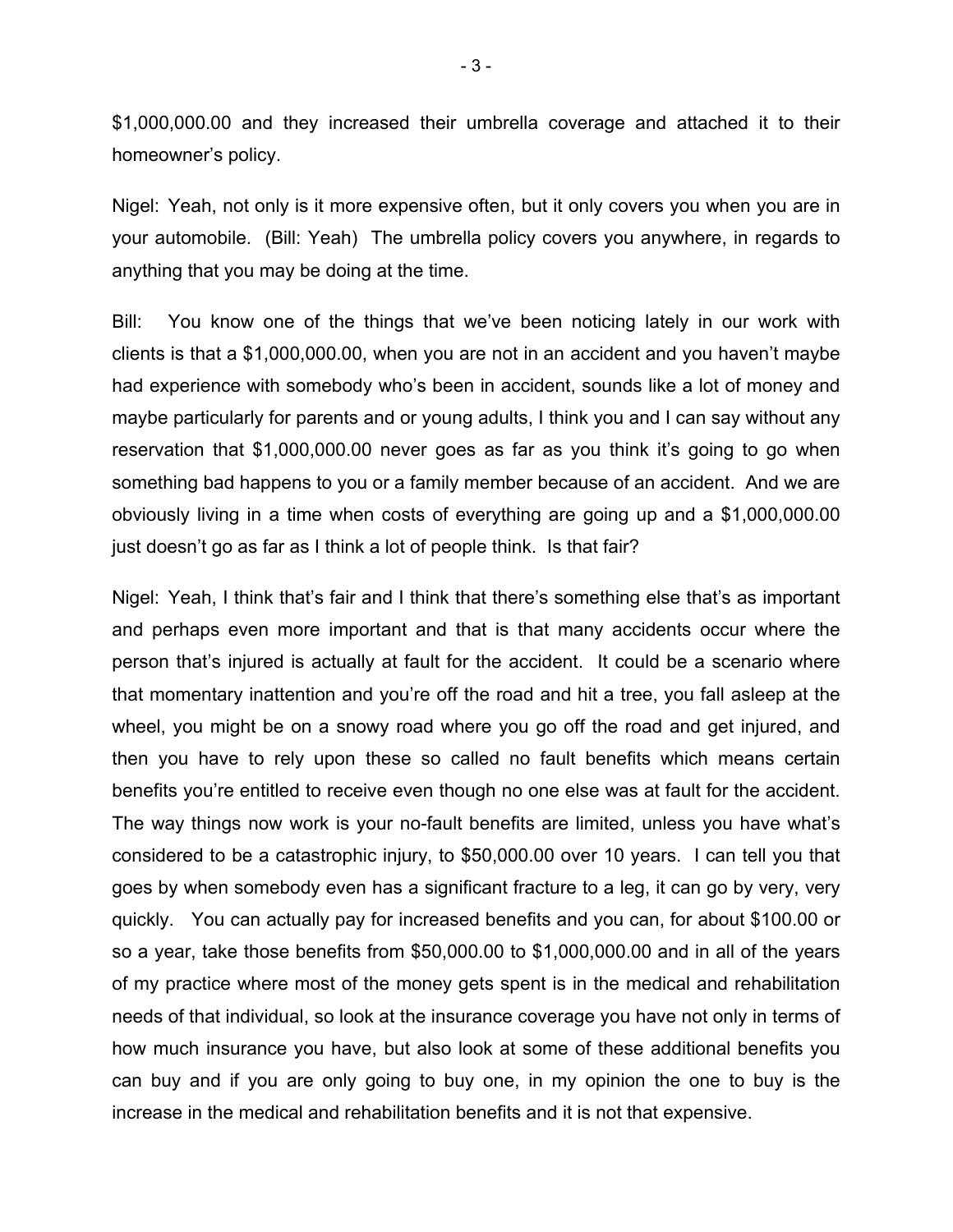Bill: Well I think that's very good advice and you know somebody listening to this may say, well where do I go to get this kind of information, and you pick up the phone and call your insurance company. If you're buying through a brokerage, they should have no difficulty giving you all of the options and setting them out for you to look at and if your insured direct with a major company you can call them and ask them and you can make those changes at any time, you don't have to wait until your premium renews.

Nigel: Yes, and just sort of a funny story, when I was in law school I remember, because I was starting to learn a little bit about this stuff, phoning my insurance agent and saying that I wanted to increase my insurance. I think back then I might have had \$500,000.00 and I said I wanted \$1,000,000.00 and the insurance agent said to me oh no, you don't need that you have got plenty and I said, well I don't know I am starting to read some cases where there's lots of money involved. Oh no, no those things aren't going to happen, and so on and so forth, and I said well how much is it going to cost me to go to a \$1,000,000.00 and he said \$14.00 for the year and I said, well for \$14.00 I can afford to be stupid and of course today we see many, many, many claims that aren't just a \$1,000,000.00 or \$2,000,000.00, they can be millions of dollars so it is worth getting that additional insurance if you can afford it.

(Music) Bill: Stay tuned, we'll be right back.

## **Once again, here's Bill and Nigel.**

Bill: Nigel, I'm really pleased to have on the podcast with us today one of our rising stars in the practice group, Alfonso Campos Reales. Alfonso thanks for coming on.

Alfonso: Thanks for having me.

Bill: So this is an opportunity for listeners to get to know a little bit about some of the people that are on our personal injury team here at Lerners. Tell us a bit about your background.

Alfonso: I devote my practice to plaintiff personal injury but my background is I was born in El Salvador. I came to Canada as an immigrant, as a refugee, when I was 11 years old. We essentially came to Canada for, you know it's going to sound cliché but,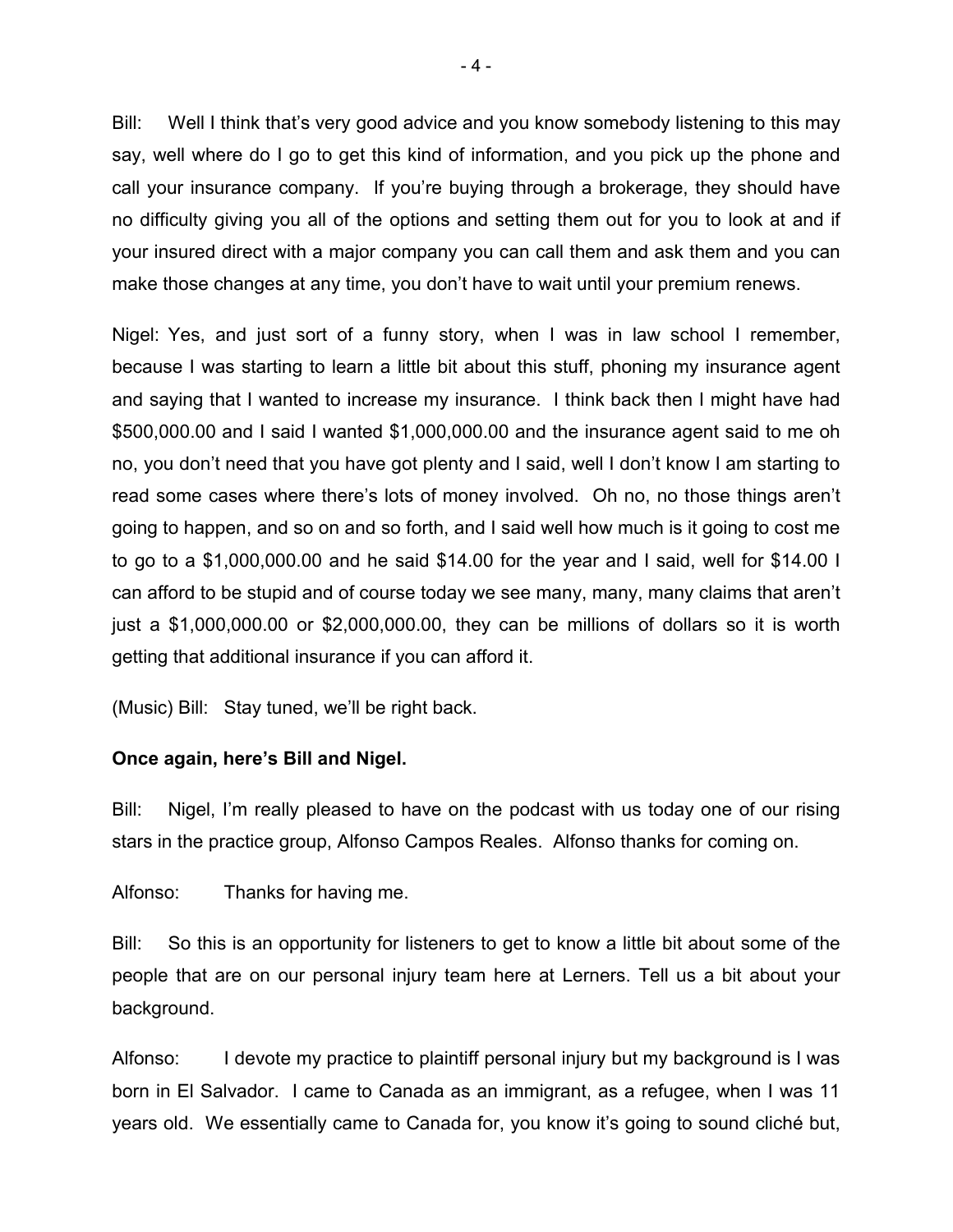for a better life. We were running away from war, and a war torn country, and we are very fortunate to be here.

Bill: So when you came to Canada did you come directly to London?

Alfonso: We didn't come directly to London. We came, I actually lived in Glencoe for one year because that is where the church that had sponsored our family was located. After the one year we moved down to London where our family resides, at least the family that is in Canada.

Nigel: Okay, did you speak any English at all before you came to Canada?

Alfonso: No English. None of us did.

Nigel: So did you start into school right away then or did you have to go to English as a second language classes first?

Alfonso: Yeah, so we had to take English as a second language and the nice thing about being in Glencoe was that there is literally nobody that speaks Spanish there. So at school me and my brother were forced to speak English right away and if we didn't, we really couldn't communicate so I actually think that it was beneficial that we were in Glencoe for that one year because English was really, you know, put in to us very, very fast because of that.

Nigel: Have you kept up your native language skills?

Alfonso: Yes, I've kept them up. I can write Spanish as well. The nice thing about when I came was I had started my grade five so I had gone through a bit of sufficient schooling that I could write Spanish pretty decently, at least and I obviously spoke it so, and I keep the language because I speak it at home with my parents and my family.

Nigel: So now I know that Spanish is spoken obviously in different countries, one being El Salvador, is saying that somebody is Hispanic does that simply mean they're a person that comes from a country whose principle language is Spanish?

Alfonso: I think that is accurate, yeah.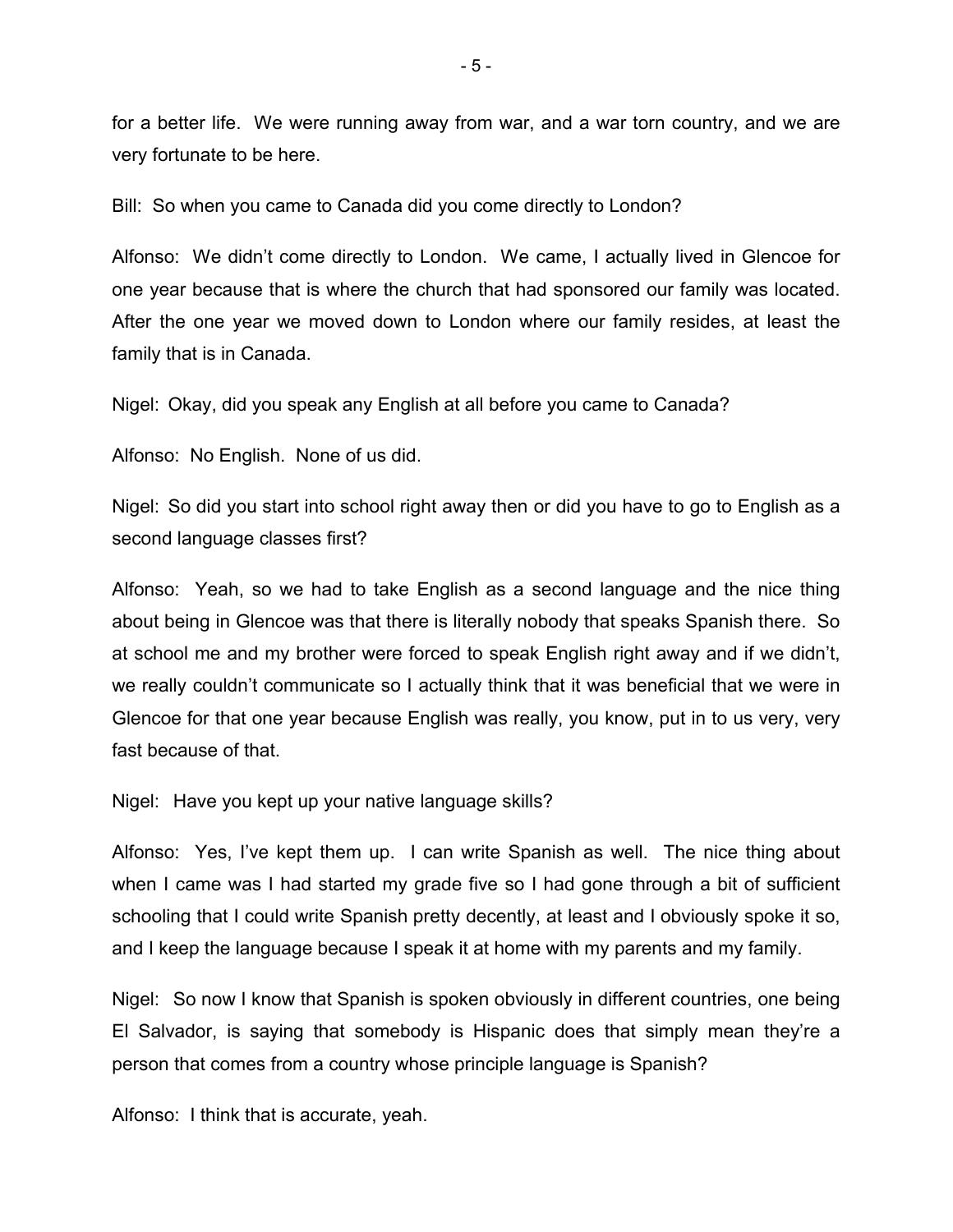Nigel: So then one of the things you would be able to do is you could deal with what I will call then the Hispanic community because you would be able to speak their language?

Alfonso: Yes, correct. I'm in a very unique position to service the Hispanic community because of that language barrier that is often there.

Bill: What about the Hispanic community in London and South Western Ontario. Is it an active community? Are there events and programs that many Londoners may not recognize or appreciate are happening that are actually out there?

Alfonso: Yes. It's actually our community here in London, it's very active. It's actually quite large and I do think that a lot of people don't realize that but in London alone we are nearing 40,000 people of Hispanic decent that speak the language. It's actually second most common mother tongue spoken in London homes.

## Bill: Is that right?

Alfonso: Yes and going along with that we do have, you know, we're active in the community and one of the organizations that I'm part of, that I'm the Vice President in, is the Canadian Latin American Association, and the purpose of that organization is essentially to promote our community to the wider community so we do have various events.

Nigel: So are all Latin Americans Hispanic then or is it sort of you're actually crossing over different cultures there?

Alfonso: Yes, I guess how I would see it and it's likely, you know, the correct way is that Latin Americans are individuals from Central South America whereas Hispanic is yes anybody that their native tongue is Spanish including people from Spain and Europe.

Bill: You said that you arrived in Glencoe at age 11 which is difficult to fathom in a lot of ways, what that must have been like for you and your family. How old where you when you started in law school do you remember that?

Alfonso: Yes it was 2006 so I would have been 25.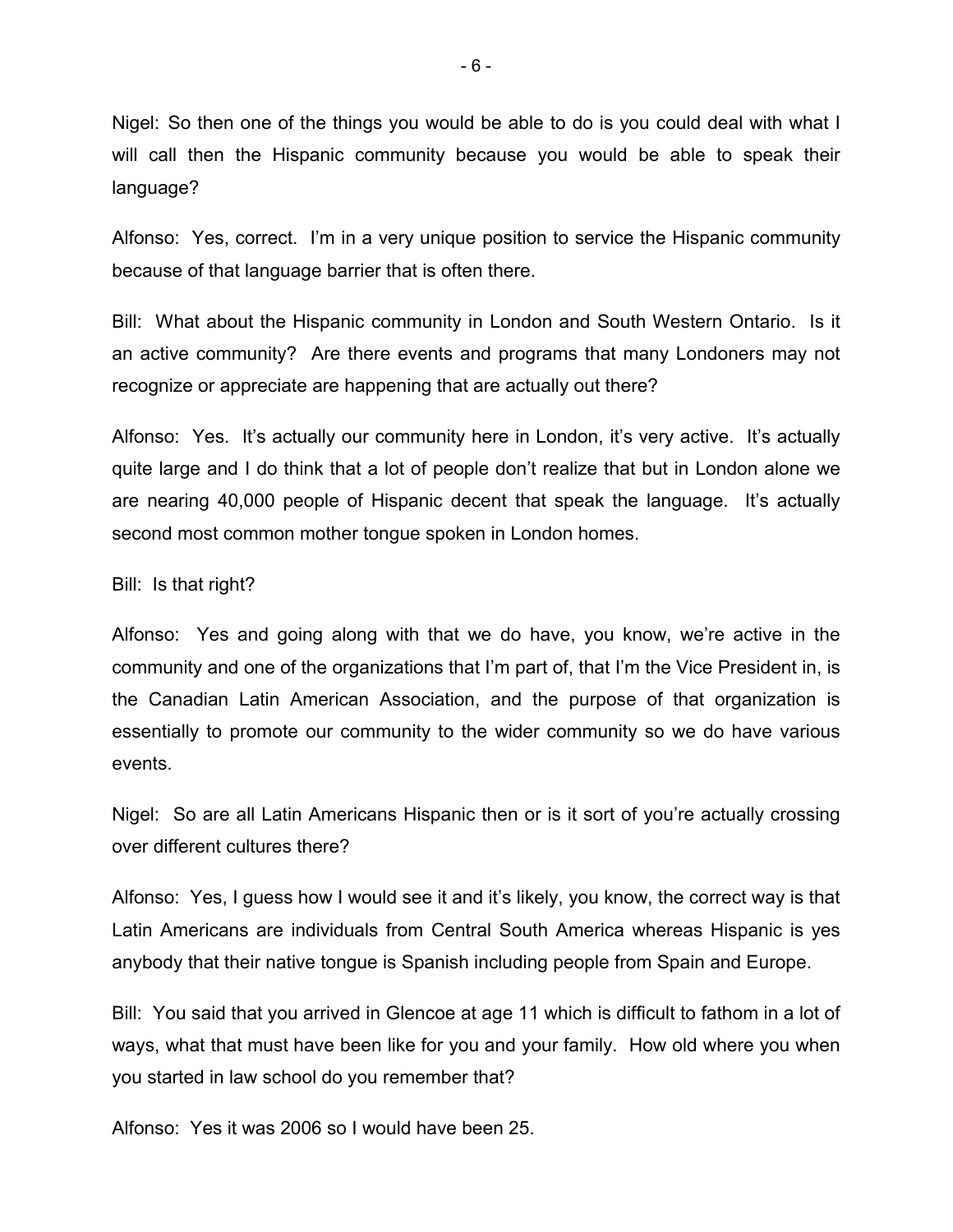Bill: Alright so 14 years go by from your arrival in Canada until your first day of law school. What path or trajectory did you put yourself on to be able to do that and what led you to become a lawyer?

Alfonso: What led me to become a lawyer was an initial interest in high school in law, specifically, my grade 10 law class. That's when I got the motivation to be interested in law but I can tell you that in terms of overall motivation to me it has always been, frankly, the fact that we came over, my parents made tremendous sacrifices and so I almost find it as a motivation that I need to prove to them that what they did was worth it. So once I kind of locked into law, I mean it was very easy to just keep a focus on trying to achieve my goal and since grade ten, that's when I wanted to become a lawyer.

Nigel: So do your mom and dad and your brother still live in the London area?

Alfonso: Yes, all three of them live in London.

Nigel: And is your brother older or younger?

Alfonso: My brother is older, almost two years older than me.

Nigel: And what does your brother do?

Alfonso: He is a construction worker. A bricklayer.

Nigel: So did you interview at other law firms other than Lerners for an articling position?

Alfonso: Yes I did.

Nigel: And why did you choose to come to Lerners?

Alfonso: I chose to come to Lerners because first and foremost I knew of its reputation. But once I interviewed here and I spoke to other individuals here it became apparent to me that this is where I wanted to be. One of the nice things where I found that out was the reception. I was able to speak to other lawyers here and what attracted me to it was the very structured articling that is offered here in terms of there is various rotations, I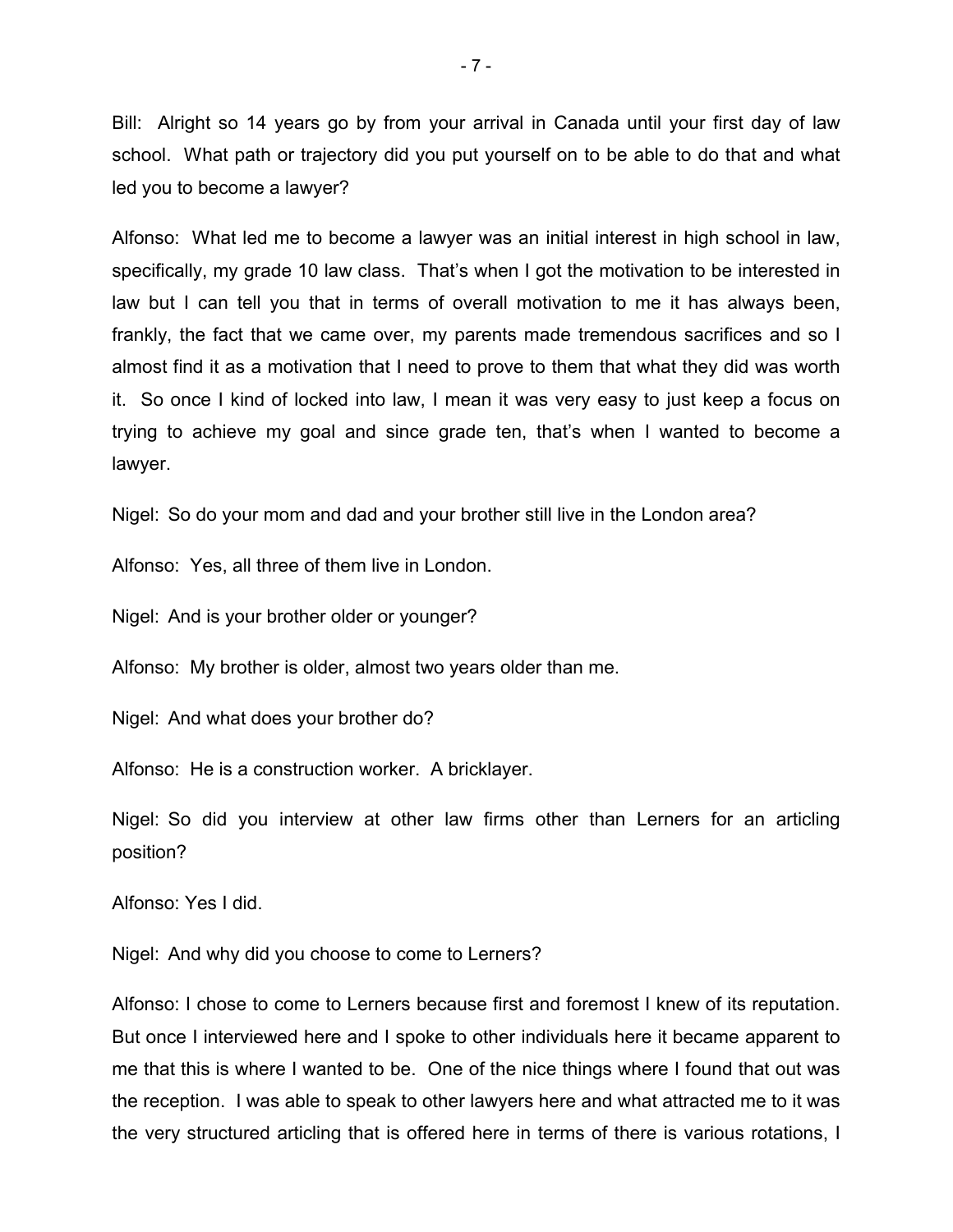believe there is four rotations. One is the advocacy rotation, which I found great because the firm allows the articling student to essentially tag along with lawyers that they are interested in tagging along with on advocacy opportunities and that is essentially what we are responsible for during that rotation, and it doesn't necessarily mean we have to do work, we just have to tag along and watch and I found that very, very helpful.

Nigel: So when you were in law school, did you have any idea of what area of law you wanted to practice or were you sort of open to seeing what it was all about once you got out in what I will call the real world?

Alfonso: I can tell you that I had initially an interest in corporate commercial work. I always wanted to do litigation but here at Lerners we have a very strong reputation for our personal injury group and so we're exposed to that quite a bit and that's where I found I really enjoyed personal injury work.

Nigel: You've been with the firm as a lawyer for how long now?

Alfonso: Almost four years. I started as a lawyer with the firm in late July of 2010.

Nigel: And has the law so far met your expectations?

Alfonso: Yes it has actually. I feel that, I actually feel very fortunate that I enjoy what I do and I very much enjoy it.

Bill: There may be somebody listening to this podcast, Alfonso, who's trying to understand how they may be more comfortable working with you as their lawyer. Can you talk a bit about how your practice is either tailored or maybe more approachable for somebody who is Hispanic or comes from a Spanish speaking home?

Alfonso: Yeah, I think it's definitely more accessible at the outset because of the language. Newcomers of course they have their mother tongue in Spanish so just the shear ability to communicate their issues is the most important one. We also share cultural similarities and so we have those similarities that essentially, you know, if I can use them as common ground to speak to the respective clients, I think that it does help.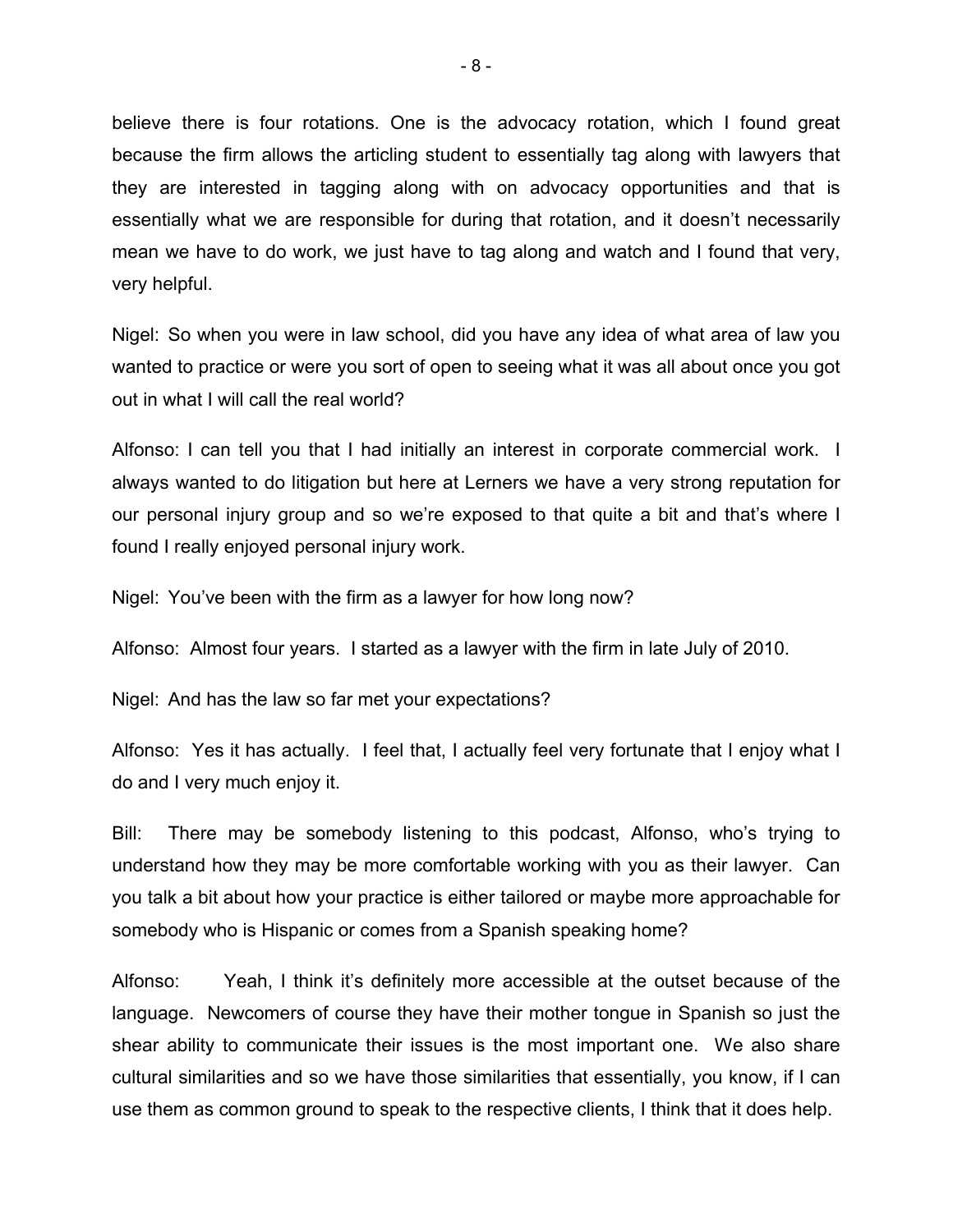Nigel: And there may be some people that might have some concern about the fact that you've only been practicing for four years but I know that you work with other lawyers and, in fact, you and I have been working together on a case in which my clients are Hispanic and you've been very helpful and involved in that file. So you do work with other senior lawyers as well with clients in the community depending upon the nature or the degrees of the injury?

Alfonso: Yes, so while I understand that a potential client might have some reservations about the fact that I am into my fourth year of practice, it is nice here at Lerners that we are essentially a team and as you mentioned I can always count on the experience of lawyers around me to move a case forward.

Bill: There may be, as I said earlier, somebody listening to this who might like to hear from you in Spanish. Anything you want to tell them in your native language?

Alfonso: I would like to tell you that my services are always available to the community. I speak Spanish and if you need my help, all you have to do is call me – I'm here. (translation of Spanish)

## **Music - Once again here is Bill and Nigel.**

Bill: Alfonso in your life outside of being a lawyer here at Lerners, what kind of things do you do for fun or do you enjoy that listeners might be curious to learn about you?

Alfonso: Well outside of work I am quite busy. I have a two year old son who is a handful. He is quite fun and I have another son coming in April of this year.

Bill: Congratulations.

Alfonso: So the family definitely keeps me busy. Aside from that I do like basketball in terms of sport.

Bill: Now the listeners cannot see you but you are about 5'7" so are you, what position do you play?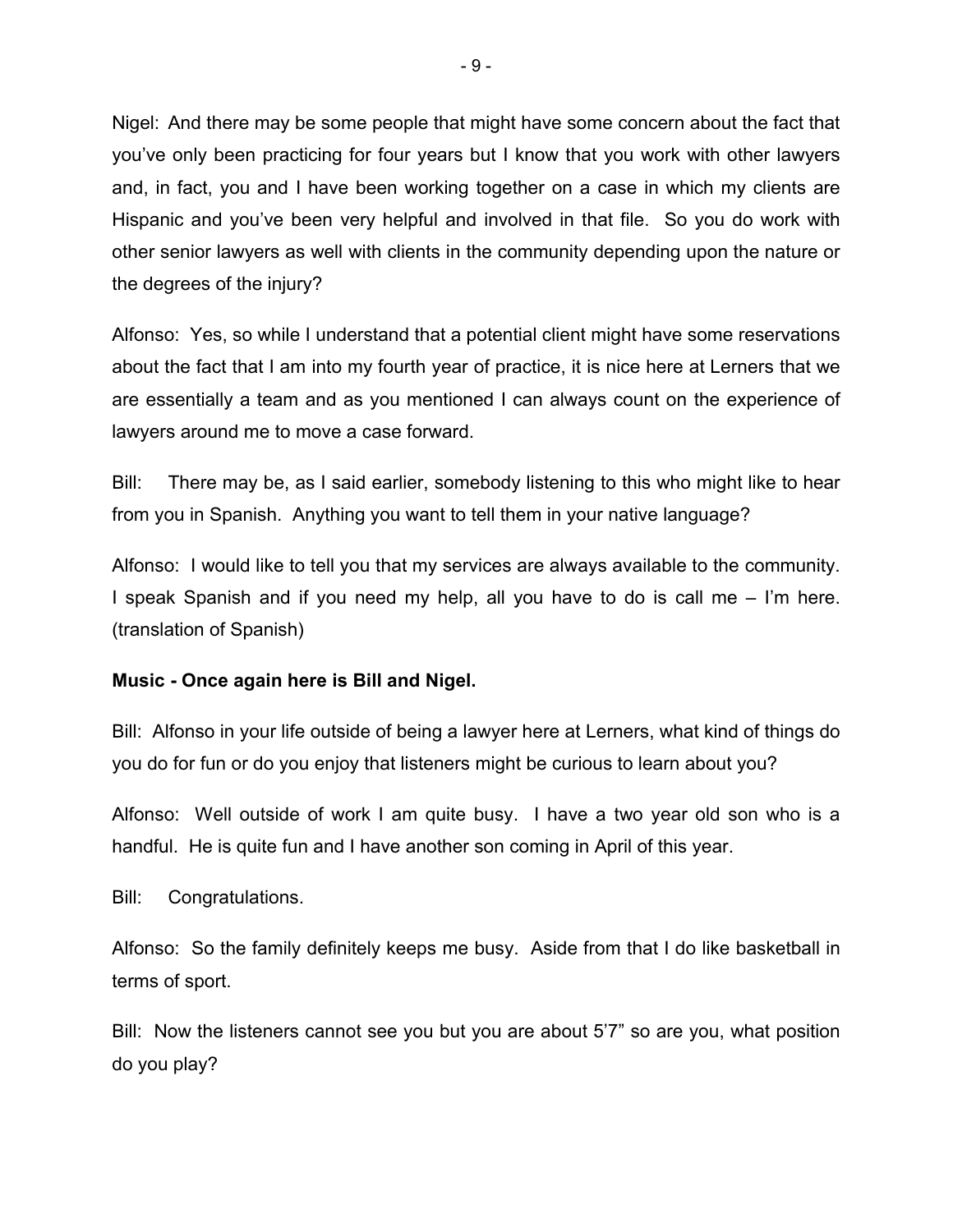Alfonso: I play shooting guard and actually that is a very good question because where I come from soccer is obviously the main sport. And I always ponder back thinking why didn't I stick to that sport especially because I'm short and I entered a sport where literally height is an important factor. I played through high school but sure enough that's where my basketball career ended, but I play shooting guard.

Nigel: So do you just play pickup leagues or an industrial league now?

Alfonso: I play in the PUC league here in London which is quite competitive and I actually just started playing back in October of this year.

Nigel: And is there a Hispanic team that you play with or for, or is it just a mix of all kinds of people?

Alfonso: It is a mix of all kinds of people, friends that I've played throughout the years. I don't think that we would be able to put together a complete basketball team if it was just Hispanic people. We definitely would have a hard time finding a centre.

## (laughter)

Nigel: I don't know they did not do too badly at the Olympics.

Alfonso: Yeah they are pretty good.

Bill: That's great. Alfonso thanks for joining us it was fun.

## **Music - Once again here is Bill and Nigel.**

Bill: Nigel, you know one of the segments of the podcast is we're taking questions from listeners. If you have questions for us, you can email us at [podcast@lerners.ca,](podcast@lerners.ca) and we're going to receive those questions and try to give the answers in each of our podcast episodes.

We have two questions today. The first one is from Ron in Owen Sound and he says this. I've been in an accident and my insurance company is offering to come to the hospital and setup my rehab and put into place the treatment providers that I need. Should I be concerned about this? What do you think?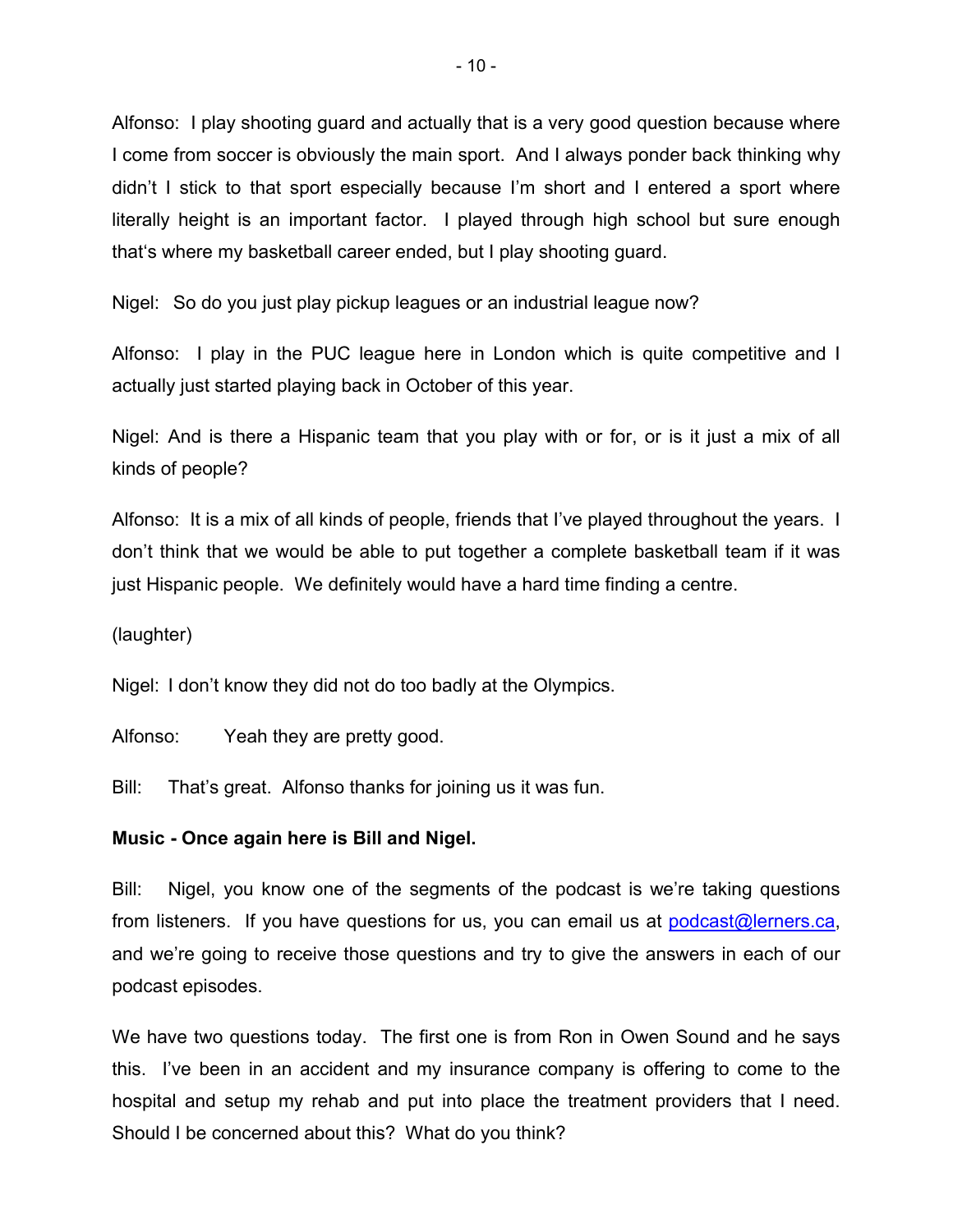Nigel: Good question. The short answer would be yes, but of course short answers aren't always the right answers or easy answers aren't the best answers. There are a number of things you have to consider and of course one is the extent of the severity of your injury and what rehab is going to be involved. One of the concerns that you should always have is when the insurance company has offered to do things for you is, what is it that they want from me in return. Insurance companies often are trying to get their insureds better, back to their life and back to work as quickly as possible, but they're also trying to get information that they can potentially use against you down the road. If they're going to come to the hospital to see you, often they'll ask you to sign a release form so they can obtain information from your family doctor. And that information won't be just about the injury you suffered but they're going to ask for information before you were injured which may disclose information that you may not want them to know about. They're going to ask you to see their rehabilitation people and, of course, you have the right to pick your own rehabilitation people and the question really is are the people that the insurance company are picking the best people for the type of injury you have, and are they really going to do the best job for you.

Bill: Let me just emphasis something you said, Nigel. The law, Ron, as Nigel and I know it, is that you have the absolute right to select the treatment provider who you think is best qualified and best suited to help you in your situation. You don't have to have forced on you a person that the insurance company puts forward as a possible therapist.

Nigel: All insurance companies aren't the same, even individual adjusters within the insurance companies aren't the same so we're not suggesting that insurance companies in every case or every situation are out to do something improper at all, but it's just a situation where, again, you're far better off to at least get some advice from a lawyer beforehand who can advise you on your particular facts and circumstances, on your particular insurance company, on the particular rehabilitation people they're suggesting, so even if they've called and said they want to come in and see you, find out who it is that wants to come in, who the people that they're suggesting look after you provide you with your rehabilitation and before saying yes come on in, say, let me get back to you, and seek that advice and then you can decide after you have been given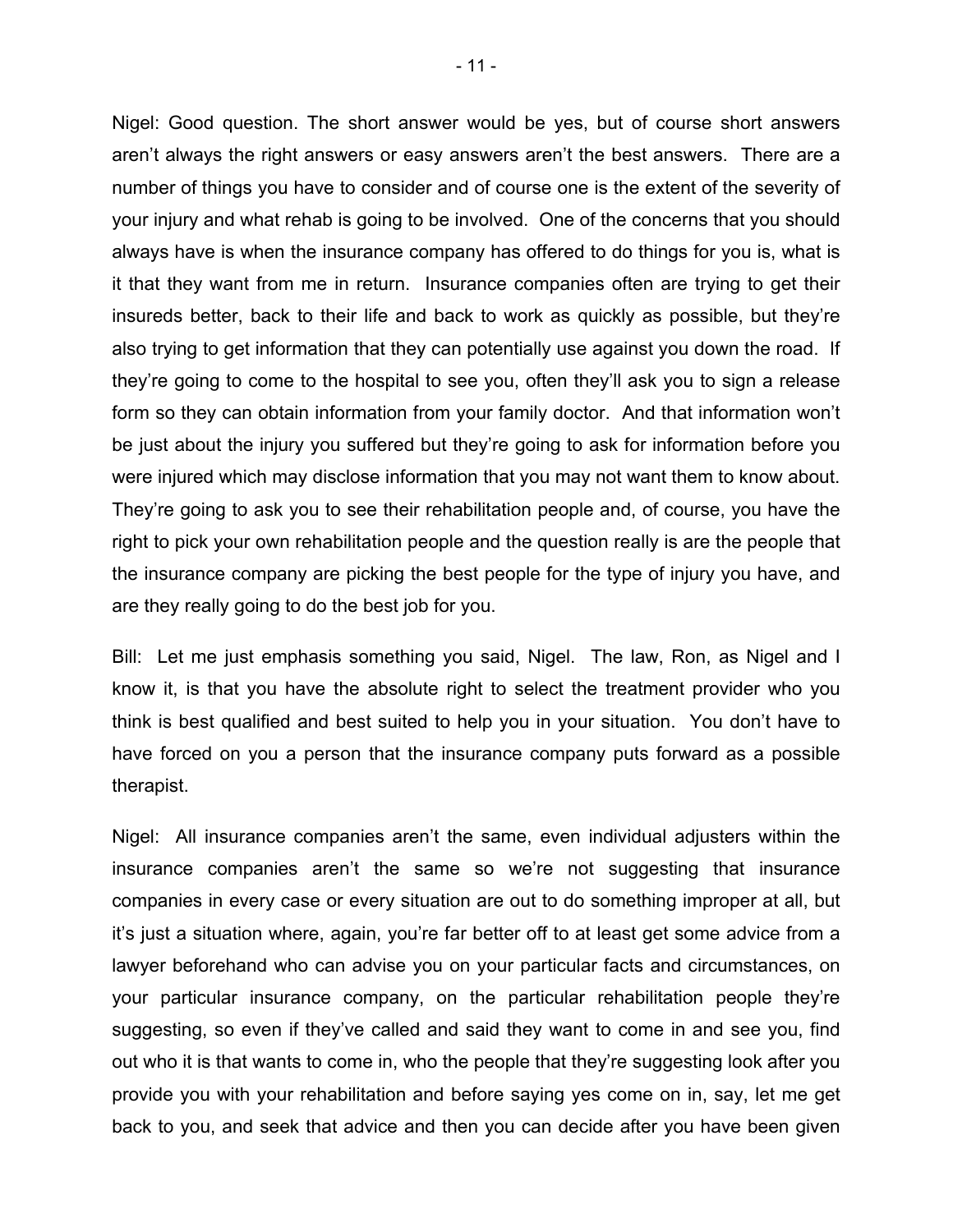that advice whether you want to proceed forward with your insurance company in that way or perhaps in another manner that may be suggested in that the meeting with the person giving you legal advice.

Bill: And just lastly Ron, while you didn't put this in your question explicitly, the reality is that all the lawyers here at Lerners are very well connected with rehabilitation therapists and the medical community at large and so one of the benefits is that when you hire a Lerners' lawyer you also essentially hire a team and so if you are uncomfortable with the idea that your insurance company is going to put together your treatment team, the reality is that your lawyer can, as Nigel says, give you some advice about that and can make recommendations on individual therapists who might be best so you don't have to fumble trying to find people to help you all by yourself.

Nigel: That again, of course, leads to if you are going to speak to a lawyer it's important again that you not call your family lawyer. You may have a family lawyer that's looked after your last house sale or done some work like your Will. Calling them is probably not the best thing because this area is very complex and unless you are dealing with somebody who specializes in the area that deals with this type of law day in and day out, they're really not going to be able to give you the information you need to have in order to make an informed decision. That lawyer could possibly suggest somebody else but what you really need to do is make sure that whoever it is that you're looking to hire has an expertise in this area and as Bill indicated, at our firm there are a number of lawyers who do nothing but this type of work and have expertise in this particular area of law, and that is very important.

## **Music**

Bill: Nigel, we also have a question from Linda in Bell River, which is down near Windsor, and her question is this. She's been in an accident and there were three other vehicles where other people were also hurt and she says that none of those vehicles, including her own, were at fault. The question is what happens if the vehicle that actually caused the accident doesn't have enough money or insurance coverage to pay all of us in full. What happens then?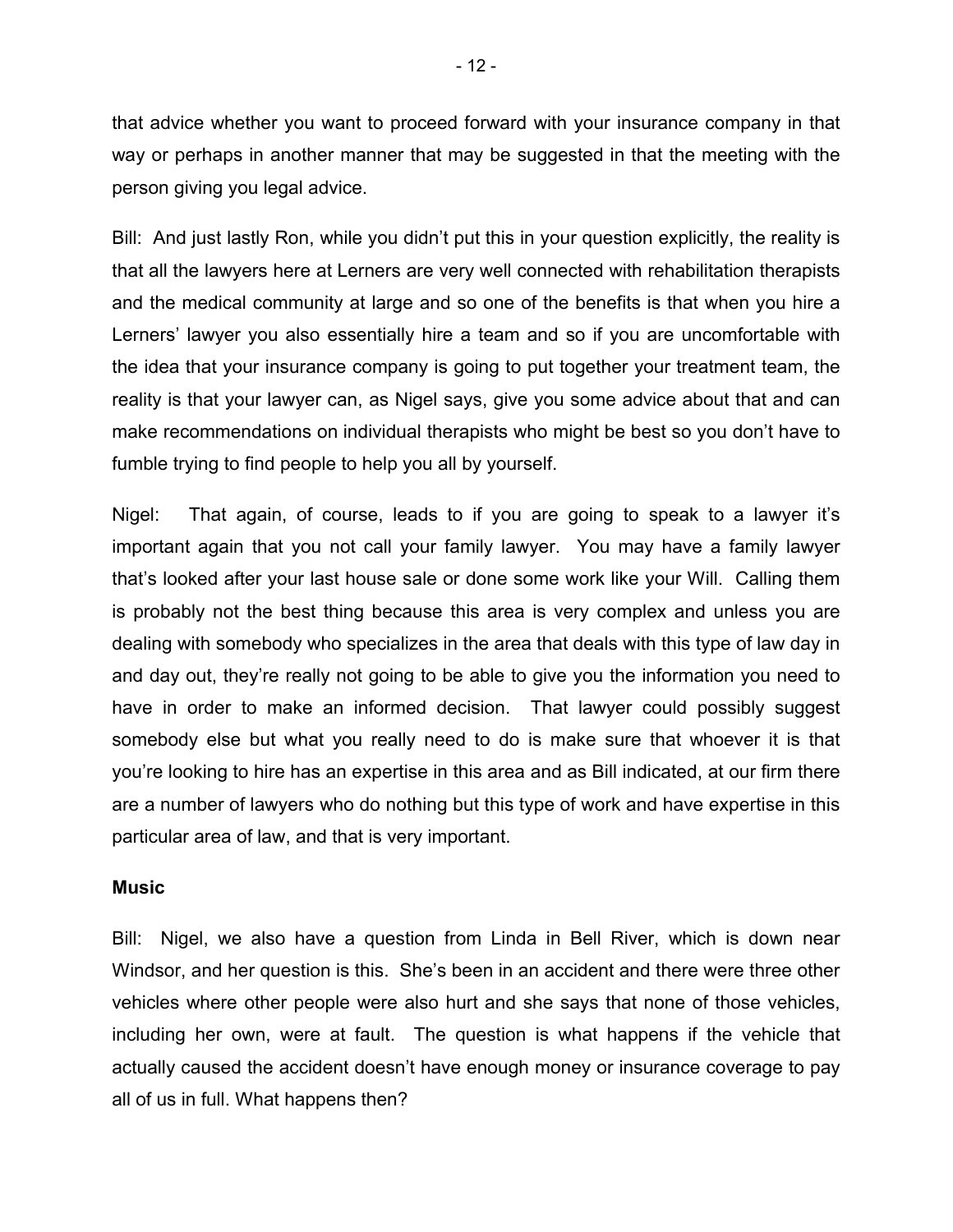Nigel: Basically, what happens in the Province of Ontario is anyone driving an automobile in this Province is required to have no less than \$200,000 worth of insurance. No insurance company in Ontario sells policies anymore that have less than \$1,000,000. I don't know the specific facts of your case but let's put together a scenario and let's assume that the person that was driving the car that was at fault only has \$500,000 worth of insurance, and let's assume that three people are injured, including yourself, and each of you has an injury that's worth \$1,000,000. Now you have \$3,000,000 worth of injuries but there is only \$500,000 worth of insurance to cover that. Basically the law says this. If you have an insurance policy where the amount of insurance you have is greater than the insurance of the person that caused your injury, and your damages are greater than the amount of insurance they have, then you can go to your insurance company and seek the difference between the insurance that they have and the insurance you have. To try and go back to the analogy for a minute, what that would mean then is that if you have a \$1,000,000 injury, there's \$500,000 that the other driver has. That money, unfortunately, gets split equally between the three people that were injured - yourself and the two other people so you split the \$500,000. You then go to your own insurance company and unfortunately, you don't get the difference between what you actually got and the \$1,000,000 from your own insurance company, because the law, and what I consider to be a very bizarre position and decision, says that the law treats it as though each individual person was injured by the driver of the at fault car without anyone else being involved. In other words they treat it as though you got \$500,000 from the other person, the other two people got \$500,000 from the other person, even though they didn't, and so in that case you would actually be able to collect from your own insurance company \$500,000 because your injury was \$1,000,000 but yet you wouldn't actually realize the full \$1,000,000. What that's called is something, the name of which is, under insured coverage and every automobile policy written in the Province of Ontario has to have that in the policy. One of the things that people really need to do and look at is determine how much insurance do I have. It's not there just to protect you in the event that you injure somebody else but in your case it's there to protect you in case somebody else injures you. Taking my example, if your injury was in fact worth \$2,000,000 you would have only received \$500,000 from your own insurance company. Had you had a \$2,000,000 insurance policy, then you